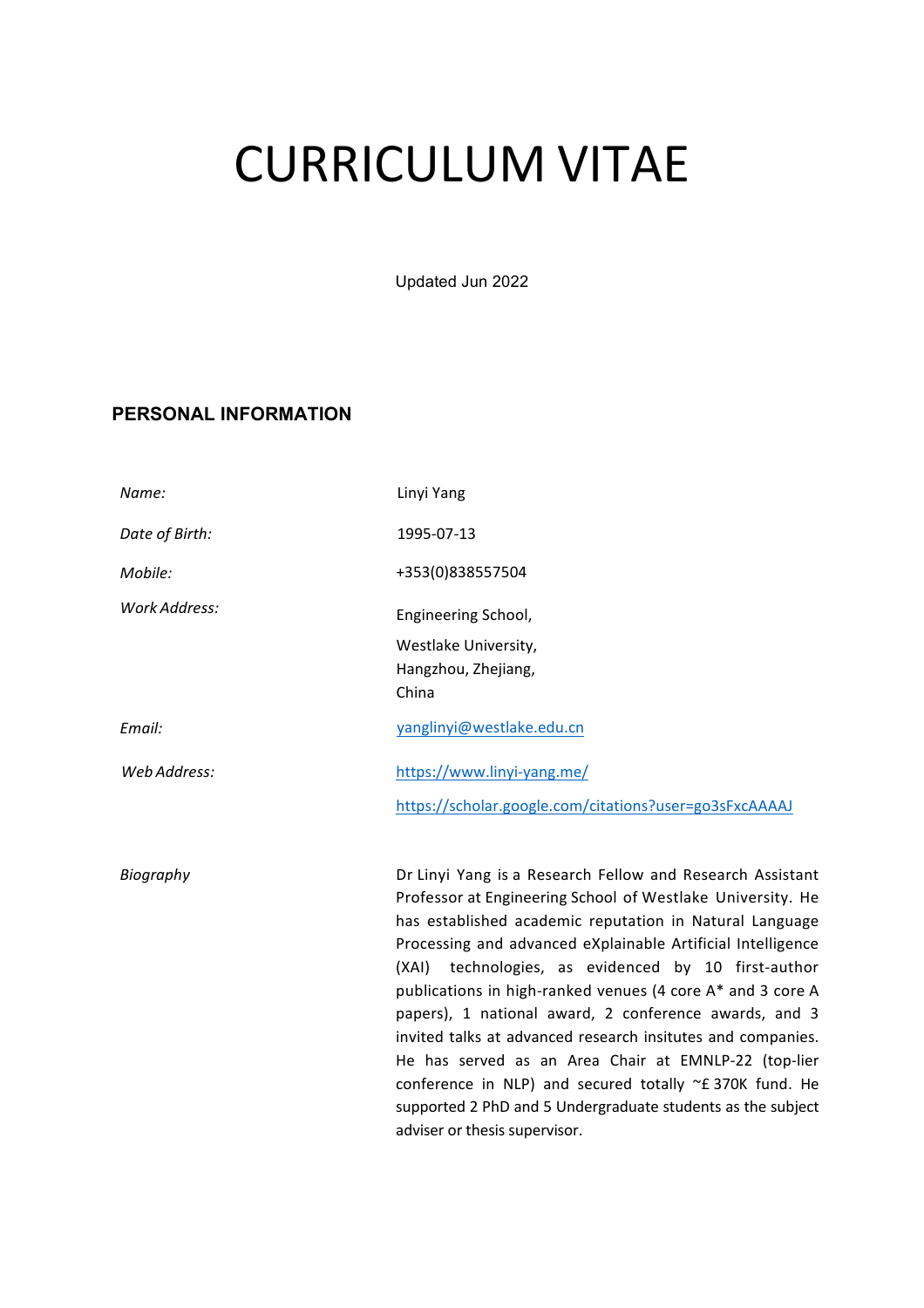# **Education History**

| Sep 2017 - Jul 2021 |                                                                                                    | University College Dublin (UCD), Ireland. Ph.D. Natural Language Processing                                                                                        |                              |
|---------------------|----------------------------------------------------------------------------------------------------|--------------------------------------------------------------------------------------------------------------------------------------------------------------------|------------------------------|
|                     | Thesis: Deep Neural Approach for Financial Analysis.                                               |                                                                                                                                                                    |                              |
|                     | Supervisors: Prof Barry Smyth, Director of Insight Centre for Data Analytics, UCD,                 |                                                                                                                                                                    |                              |
|                     |                                                                                                    | Digital Chair of Computer Science, UCD; Member of Royal Irish Academy.                                                                                             |                              |
| Sep 2016 - Jul 2017 |                                                                                                    | University College Dublin (UCD), Ireland. M.Sc. (Hons) Data Science.<br>Thesis: Distant Supervised Relation Extraction (Published).<br>Supervisor: Dr Ruihai Dong. | (Master thesis: $94/100$ )   |
| Sep 2012- Jul 2016  | Harbin Engineering University (985 Project), China. B.Sc. (Hons) Bachelor Software<br>Engineering. |                                                                                                                                                                    |                              |
|                     | Adviser:                                                                                           | Prof Huigiang Wang.                                                                                                                                                | (Bachelor thesis: $90/100$ ) |

## **Research Experience**

| $Aug 2021 - Now$           | <b>Westlake University, China.</b>                                                                                                                                         | <b>Research Assistant Professor</b>                       |  |  |
|----------------------------|----------------------------------------------------------------------------------------------------------------------------------------------------------------------------|-----------------------------------------------------------|--|--|
|                            | 1. Development of explainable NLP models for improving the out-of-distribution<br>generalization. (PI, RMB 100 K)                                                          |                                                           |  |  |
|                            | 2. Development of the new generation of pre-trained language models. (CO-PI, RMB 3 M)<br>Mentor: Prof Yue Zhang. (Candidate of ACL-2023 President; PC Chair of EMNLP 2022) |                                                           |  |  |
|                            | $May\ 2020 - Sep\ 2020$ Huawei Ireland Al Lab, Ireland.                                                                                                                    | <b>Research Intern</b>                                    |  |  |
|                            | 1. Advanced knowledge-based deep neural methods for question answering tasks (KBQA).<br>Mentor: Dr Xueming Wang.                                                           | (Finished a prototype system and a US patent application) |  |  |
| Sep 2017 – Jul 2021        | <b>University College Dublin, Ireland.</b>                                                                                                                                 | <b>Research Assistant</b>                                 |  |  |
|                            | 1. Deep neural approach using unstructured data for financial analysis (Full PhD scholarship<br>funded by UCD: $£125 K$ )                                                  |                                                           |  |  |
|                            | 2. Investigation of Financial Technology (Fintech) using artificial intelligence (Funded by<br>Science Foundation Ireland (SFI), secured by Prof Barry Smyth: €300 K)      |                                                           |  |  |
|                            | Mentor: Prof Barry Smyth, Chair Professor, Insight Lab Director.                                                                                                           |                                                           |  |  |
| <b>Teaching Experience</b> |                                                                                                                                                                            |                                                           |  |  |
|                            | Traditional Teaching Natural Language Processing (Guest lecturer: 2021 - 2022)                                                                                             |                                                           |  |  |
|                            | Module: Natural Language Processing: a machine learning perspective. Level: PhD Students.                                                                                  |                                                           |  |  |
|                            | <b>Oxford ML School (Teacher Assistant: 2021)</b>                                                                                                                          |                                                           |  |  |
|                            | Module: Challenges in Natural Language Processing. Level: PhD and Industry Researchers.                                                                                    |                                                           |  |  |
|                            | Beijing-Dublin International College (BDIC Laboratory Lecturer: 2020)                                                                                                      |                                                           |  |  |
|                            | Module: Databases and Info Systems.                                                                                                                                        | Level: Undergraduate Students.                            |  |  |
|                            | Beijing-Dublin International College (BDIC Laboratory Lecturer: 2018 - 2019)                                                                                               |                                                           |  |  |
|                            | Module: Databases and Info Systems.                                                                                                                                        | Level: Undergraduate Students.                            |  |  |
|                            | Module: Cloud Computing.                                                                                                                                                   | Level: Undergraduate Students.                            |  |  |
| <b>Student Supervision</b> | PhD subject advisor at UCD for Yingjie Niu (2021)                                                                                                                          |                                                           |  |  |
|                            | Thesis: Deep Neural Approach for Analyzing Financial Documents from a Causal Perspective                                                                                   |                                                           |  |  |
|                            | PhD subject advisor at UCD for Xiao Li (2021)                                                                                                                              |                                                           |  |  |
|                            | Thesis: Optimization of Long-form Financial Document Processing                                                                                                            |                                                           |  |  |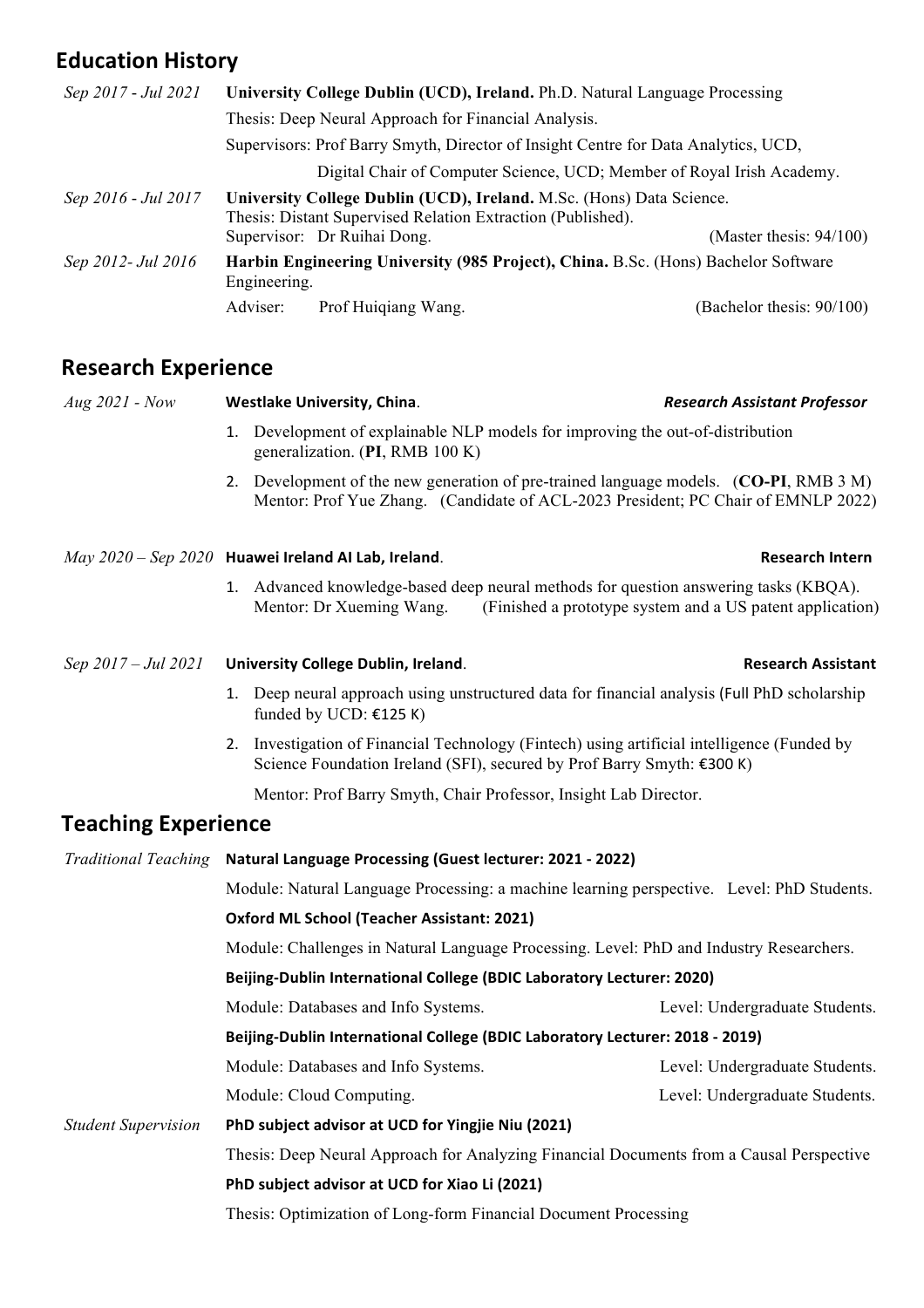**Co-supervisor at UCD for Several Bachelor Degree Projects (2018-2021) Project 1:** Deep Learning for Explainable Stock Prediction (Zheng Zhang, now PhD at Imperial College London). **Project 2:** Bitcoin Trading System based on Reinforcement Learning (Michael Jordan, now master at UCD). **Project 3:** Leveraging BERT for Improving FEARS Index for Financial Risk Prediction (Su Xiong, now master at NUS). **Project 4:** Hierarchical Transformer for Stock Predictions (Lirui Wei, now master at UCL). **Project 5:** Auto-grading Intelligent System (Zining Wang, now master at UCL). *Pedagogical approach* **Educational outreach engagement – Organized by Insight Centre, UCD.**

It is becoming ever more important for scientists to be able to convey their research to a broad range of audiences. This module aims to develop skills in postgraduate students of science and technology related disciplines in a wide range of presentation styles and skills suitable for use in an outreach setting. Participants will be expected to engage in scholarly discussion with their peers on best practices from a communications and outreach perspective. https://hub.ucd.ie/usis/!W\_HU\_MENU.P\_PUBLISH?p\_tag=MODULE&MODULE=COMP4 1380

## **Professional experience**

| Area Chair              | EMNLP-2022 (Sentiment Analysis Track);                                                                                                                                      |  |  |
|-------------------------|-----------------------------------------------------------------------------------------------------------------------------------------------------------------------------|--|--|
|                         | CIKM-2022 (Short Paper Track).                                                                                                                                              |  |  |
| Reviewer                | AAAI 2022; ACL ARR Reviewer (2022); COLING 2022; SIGIR 2022.<br>ACL 2021; CIKM 2021; EMNLP 2021; AAAI 2021; SIGIR 2021.<br>CIKM 2020; COLING 2020; AAAI 2020.               |  |  |
| <i>Invited Reviewer</i> | <b>IEEE</b> Access<br>ACM Transactions on Asian and Low Resource Language Information Processing<br>IEEE/ACM Transactions on Audio, Speech, and Language Processing (TASLP) |  |  |
| Active                  | Member of the Association for Computational Linguistics (ACL)<br>Member of the Institute of Electrical and Electronics Engineers (IEEE)                                     |  |  |

### **Awards and Honours**

| Mar 2022        | National Scholarship for Outstanding Self-Funded Foreign Students Candidate, National<br>Award (Only 2 Winners in Ireland in 2022);      |
|-----------------|------------------------------------------------------------------------------------------------------------------------------------------|
| Dec 2021        | Outstanding Research Fellow Awarded by Westlake University, China;                                                                       |
| Jul 2021        | Excellent PhD Thesis Awarded by UCD, Ireland;                                                                                            |
| Apr 2020        | Student Travel Grant, The International World Wide Web Conference;                                                                       |
| Aug 2019        | Student Travel Grant, The 28th International Joint Conference on Artificial Intelligence;                                                |
| Nov 2018        | Best Paper Candidate in the 5th IEEE International Conference on Cloud Computing and<br>Intelligence Systems, CCIS 2018, Nanjing, China; |
| <i>Jul</i> 2016 | Outstanding Undergraduate Thesis Awarded by University. China.                                                                           |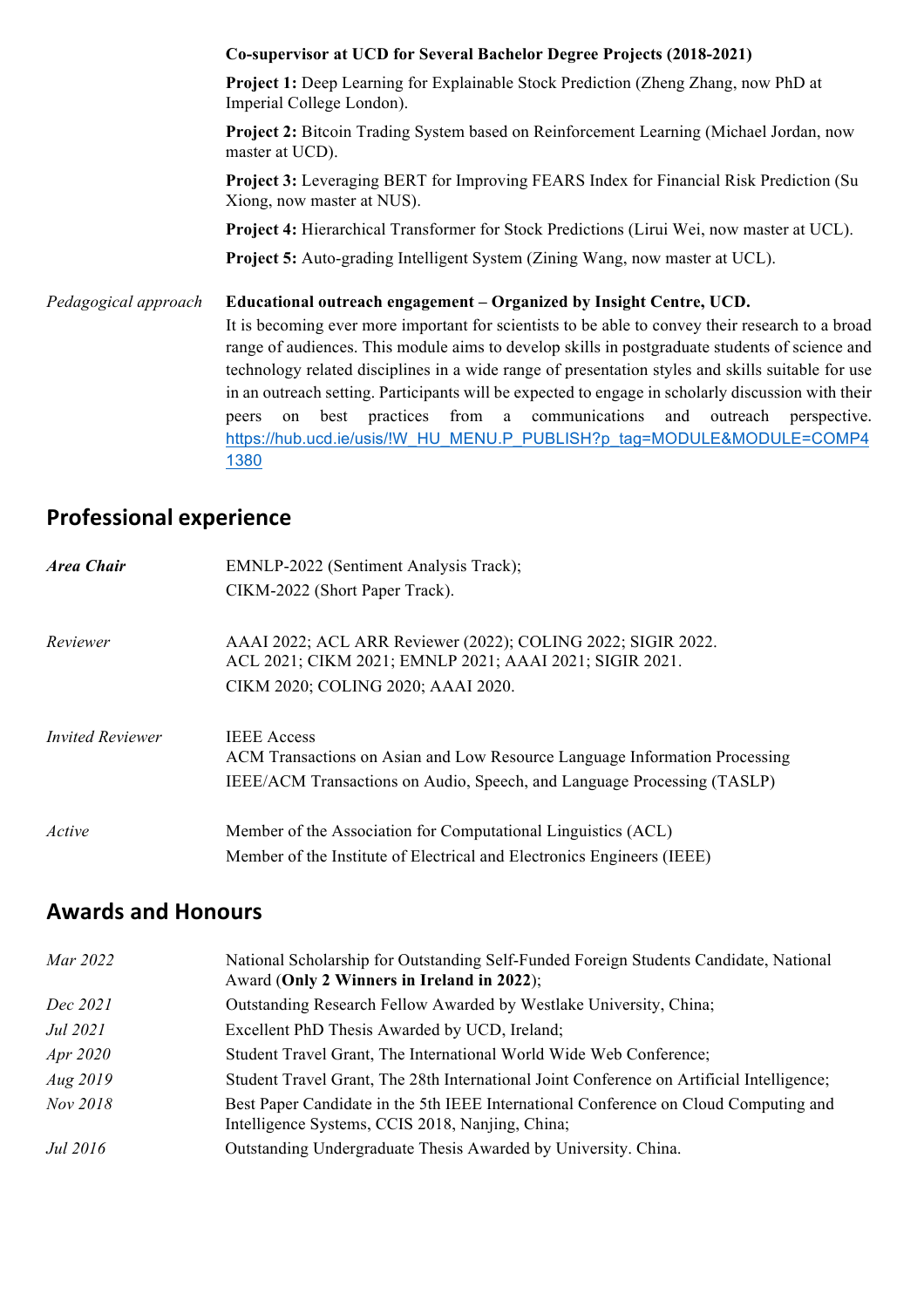#### **Research Output**

\* indicates the equal contribution; first-author h-index: 7; **[C1-C5]** are highlighted as five most important publications. **Conference papers (C)**

- **[C1] Linyi Yang**, Jiazheng Li, Ruihai Dong, Yue Zhang, Barry Smyth, NumHTML: Numeric-Oriented Hierarchical Transformer Model for Multi-task Financial Forecasting, Main Track, AAAI 2022, Core A\* (2022).
- **[C2]** Jinghui Lu\*, **Linyi Yang**\*, Brian Mac Namee, Yue Zhang. A Rationale-Centric Framework for Human-in-the-loop Machine Learning, Main Track, ACL 2022, Core A\* (2022).
- **[C3] Linyi Yang**, Jiazheng Li, Pádraig Cunningham, Yue Zhang, Barry Smyth, Ruihai Dong. Exploring the Efficacy of Automatically Generated Counterfactuals for Sentiment Analysis, Main Track, ACL 2021, Core A\* (2021).
- **[C4**] **Linyi Yang**, Eoin M Kenny, Tin Lok James Ng, Yi Yang, Barry Smyth, Ruihai Dong. Generating Plausible Counterfactual Explanations for Deep Transformers in Financial Text Classification, Main Track, COLING 2020, Core A (2020).
- **[C5] Linyi Yang**, Tin Lok James Ng, Barry Smyth, Ruihai Dong. HTML: Hierarchical Transformer-based Multi-task Learning for Volatility Prediction, Main Track, WWW 2020, Core A\* (2020).
- [C6] **Linyi Yang\*,** Jiazheng Li\*, Barry Smyth, Ruihai Dong. MAEC: A Multimodal Aligned Earnings Conference Call Dataset for Financial Risk Prediction, Main Track, CIKM 2020, Core A (2020).
- [C7] **Linyi Yang**, Yang Xu, Tin Lok James Ng, Ruihai Dong. Leveraging BERT to Improve the FEARS Index for Stock Forecasting, FinNLP Workshop, IJCAI 2019, Core A\* (2019).
- [C8] **Linyi Yang**, Zheng Zhang, Su Xiong, Lirui Wei, Tin Lok James Ng, Lina Xu, Ruihai Dong. Explainable Text-Driven Neural Network for Stock Prediction, Main Track, CCIS 2018, Best Paper Candiadate (2018).
- [C9] **Linyi Yang**, Tin Lok James Ng, Catherine Mooney, Ruihai Dong. Multi-level attention-based neural networks for distant supervised relation extraction, Main Track, AICS 2017. (2017)

#### **Papers under review (R)**

- [R1] Yile Wang, **Linyi Yang**, Zhiyang Teng, Ming Zhou and Yue Zhang. Pre-Training a Graph Recurrent Network for Language Representation. Transactions on Pattern Analysis and Machine Intelligence (TPAMI; IF: 16.39).
- [R2] Yidong Wang, Hao Chen, Yue Fan, **Linyi Yang**, Bernt Schiele, Jindong Wang, Xing Xie, Yue Zhang and etc. A Unified Semi-Supervised Learning Benchmark. Submission to The Thirty-Sixth Annual Conference on Neural Information Processing Systems (NeurIPS 2022, Core A\*).
- [R3] Generalization Challenges in NLP A Survey from An OOD Perspective (First Author). Anonymous COLING submission.
- [R4] Towards Fine-grained Causal Reasoning and QA (First Author). Anonymous COLING submission.
- [R5] FactMix: Using a Few Labeled In-domain Examples to Generalize to Cross-domain Named Entity Recognition (First Author). Anonymous COLING submission.
- [R6] Generative Pre-trained Language Model for Document-level Open-domain Targeted Sentiment (Third Author). Anonymous COLING submission.
- [R7] Human-in-the-loop Robotic Grasping using BERT Scene Representation (Third Author). Anonymous COLING submission.

#### **Thesis and Technical Reports (T)**

[T1] **Linyi Yang**. Deep Neural Approach for Financial Analysis. PhD Thesis, UCD. (2021)

- [T2] **Linyi Yang, TLJ Ng, B Smyth, R Dong.** Fact Check: Analyzing Financial Events from Multilingual News Sources. pre-print in arxiv. (2021)
- [T3] **Linyi Yang**. Distant Supervised Relation Extraction. M.Sc. Thesis, UCD. (2017)